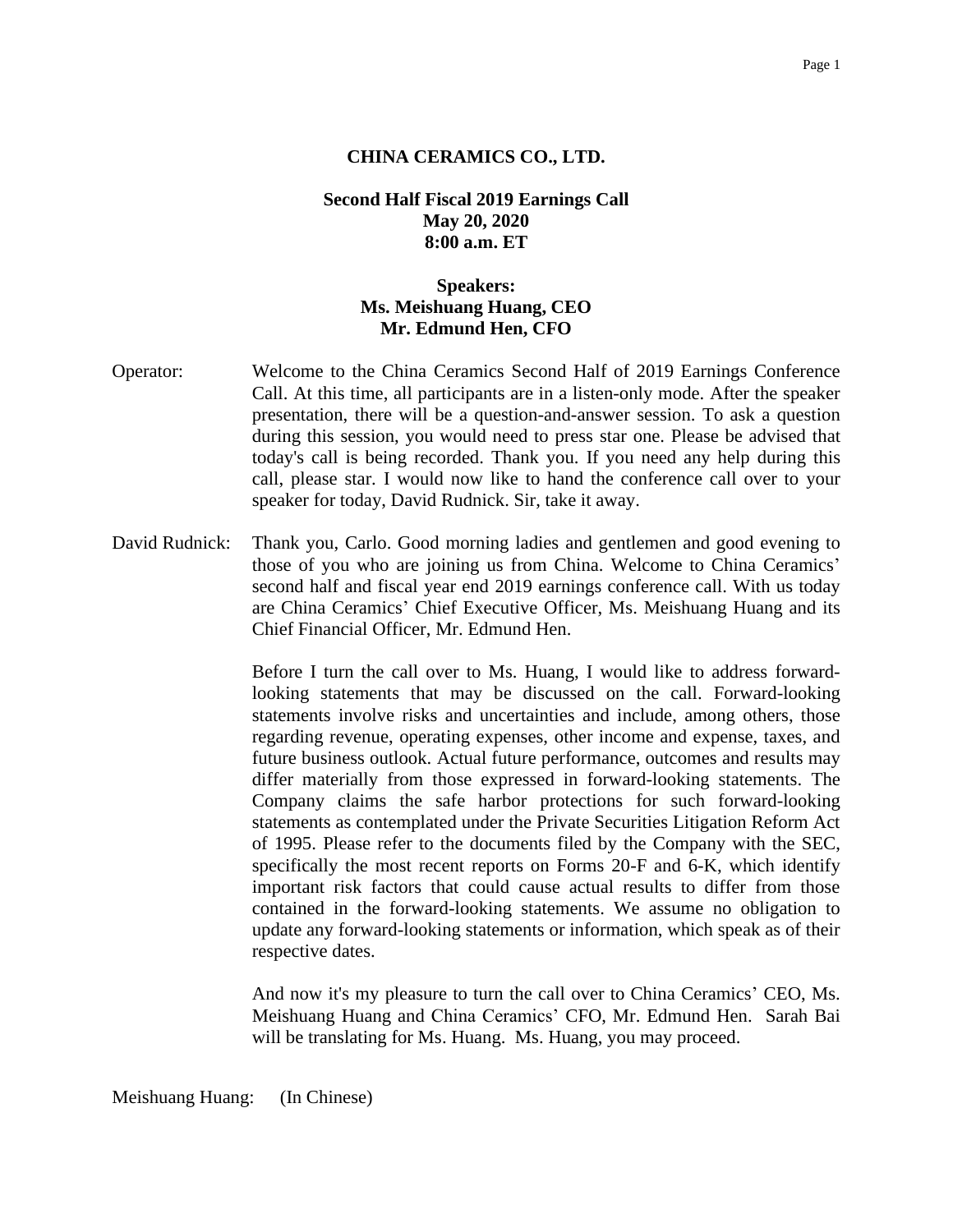- Sarah Bai: Thank you, David. On behalf of the Company, I would like to welcome everyone to our second half and fiscal year end 2019 earnings conference call.
- Meishuang Huang: (In Chinese)
- Sarah Bai: During the second half of 2019, we continued to experience challenging market conditions as we did in the same period of 2018. However, as a result of a 15% average price decrease of our products in October 2019, our revenue increased modestly in the second half of 2019 due to a robust increase in our sales volume.
- Meishuang Huang: (In Chinese)
- Sarah Bai: For fiscal year 2019, we utilized production facilities capable of producing 12.4 million square meters of ceramic tiles per year out of our effective total annual production capacity of 51.6 million square meters of ceramic tiles. Consistent with our practices in past quarters, we maintained a reduced utilization of existing plant capacity based on the current market environment to keep our operating costs low. We intend to bring additional capacity online as the business environment improves.
- Meishuang Huang: (In Chinese)
- Sarah Bai: In December 2019, a novel strain of coronavirus was reported in Wuhan, China which the World Health Organization has declared a global pandemic. The pandemic disrupted supply chains and affected production and sales across a range of industries in China as a result of quarantines, facility closures, travel and logistics restrictions and related public health orders. Consequently, we have experienced a significant adverse effect on our business from the pandemic in the first four months of 2020. Although our manufacturing plants are now fully operational, our production was halted due to the pandemic for most of the month of February. The disruption of normal business activity has resulted in a reduced demand for our products as evidenced by a high number of purchase order cancellations which have resulted in reduced sales.

Meishuang Huang: (In Chinese)

Sarah Bai: However, in the long-term we believe that our building materials sector will continue to benefit from growth in the real estate sector due to continued urbanization and its importance to China's domestic growth. Further, we believe that local governments will take measures to stimulate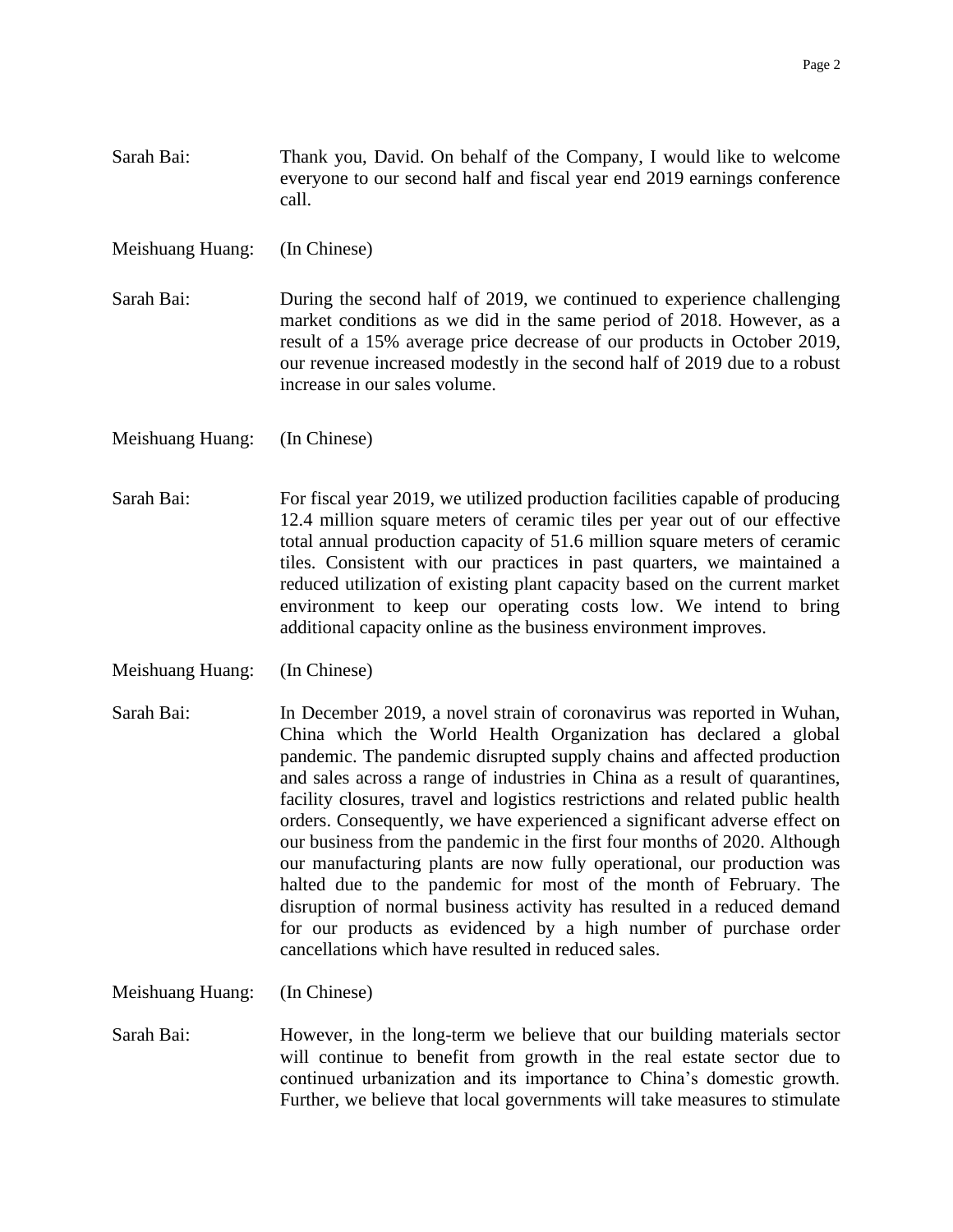property sales and pent-up consumer demand for residential properties due to the coronavirus will ultimately benefit our building materials sector.

Meishuang Huang: (In Chinese)

Sarah Bai: With that, I would like to turn over the call to the Company's Chief Financial Officer, Mr. Edmund Hen, who will discuss the Company's second half 2019 earnings results in more detail. Thank you!

Edmund Hen: Thank you Ms. Huang! I will now move on to a more detailed discussion of our financial results for the six months ending December 31, 2019.

> Our Revenue for the six months ended December 31, 2019 was RMB 150.2 million or US\$ 21.4 million, a 5.3% increase from RMB 142.6 million or US\$ 20.8 million for the same period of 2018. The year-overyear increase in revenue was due to (i) the 25.5% increase in our sales volume to 6.3 million square meters of ceramic tiles for the second six months of 2019 compared to 5.0 million square meters of ceramic tiles for the same period of 2018, offset by (ii) the 16.0% decrease in average selling price to RMB 24.0 or US\$ 3.41 for the second six months of 2019 from RMB 28.6 or US\$ 4.05 for the same period of 2018.

> Gross profit for the six months ended December 31, 2019 was RMB 66.0 million or US\$ 9.4 million compared to a gross loss of RMB 46.0 million or US\$ 6.7 million for the same period of 2018. The gross profit margin was 44.0% as compared to a 32.3% gross loss margin for the same period of 2018.

> Other income for the six months ended December 31, 2019 was RMB 7.5 million or US\$ 1.1 million, the same totals as for the same period of 2018. Other income primarily consists of rental income the Company received by leasing out one of the production lines from its Hengdali facility pursuant to an eight-year lease contract.

> Selling and distribution expenses for the six months ended December 31, 2019 were RMB 5.6 million or US\$ 0.8 million, a slight increase RMB 5.3 million or US\$ 0.8 million for the same period of 2018.

> Administrative expenses for the six months ended December 31, 2019 were RMB 9.2 million or US\$ 1.3 million as compared to RMB 7.5 million or US\$ 1.1 million for the same period of 2018. The increase in administrative expenses was primarily due increased start-up and related expenses from our newly incorporated entity.

> Bad debt expense for the six months ended December 31, 2019 entailed a reversal of bad debt of RMB 125.2 million or US\$ 17.8 million, as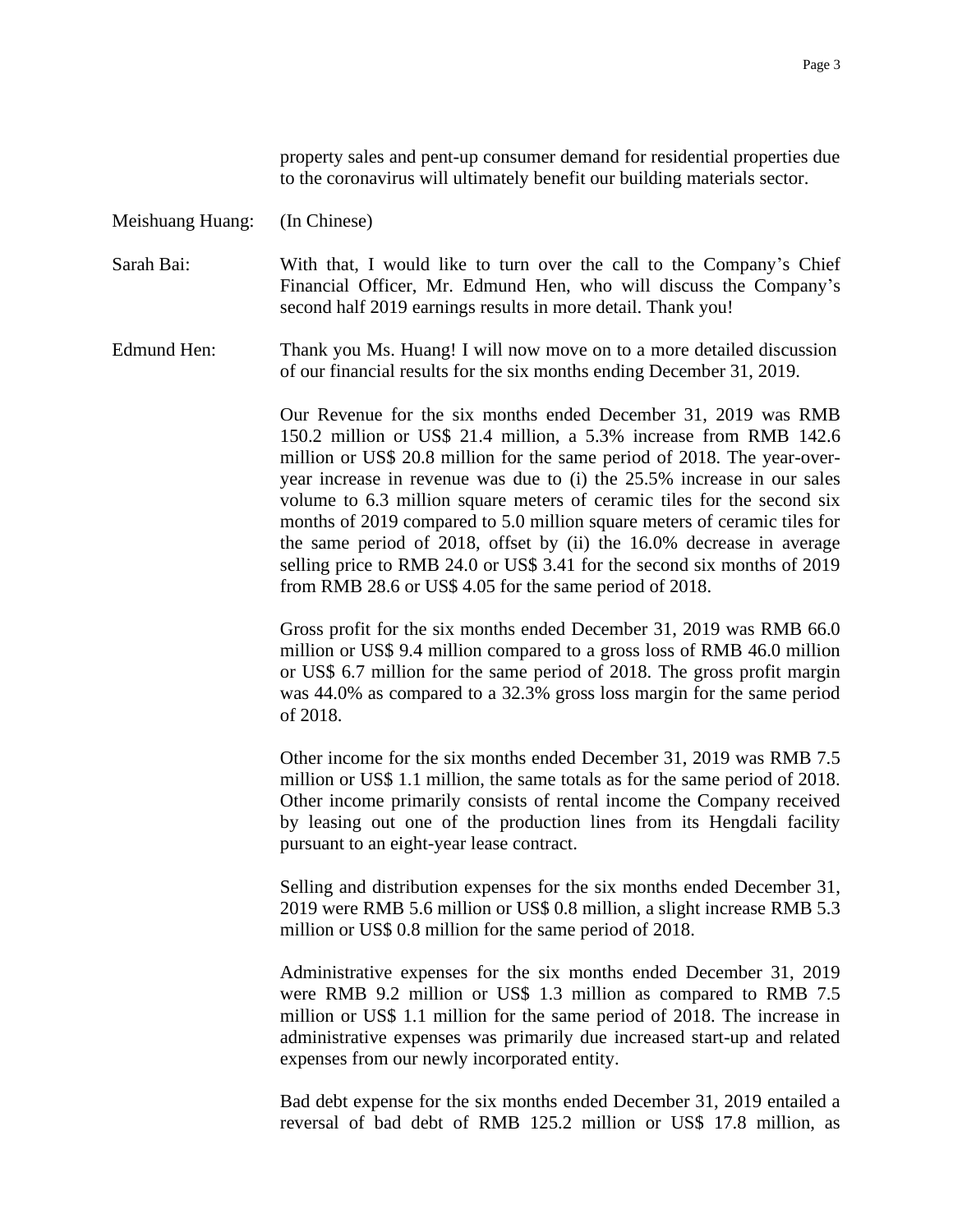compared to bad debt expense of RMB 210.1 million or US\$ 30.6 million for the same period of 2018. We recognized a loss allowance for an expected credit loss on financial assets, primarily on our trade receivables, which are subject to impairment under International Financial Reporting Standards. We believe that we have undertaken appropriate measures to resolve the bad debt expense going forward. We will continue to review credit worthiness of each of our customers and continuously test our trade receivables balance in each upcoming fiscal period.

Net profit for the six months ended December 31, 2019 was RMB 183.7 million or US\$ 26.1 million as compared to a net loss of RMB 346.8 million or US\$ 50.6 million for the same period of 2018. The increase in net income was mainly due to the increase in gross profit and the reversal of bad expense.

Profit per basic share and fully diluted share for the six months ended December 31, 2019 were RMB 30.67 or US\$ 4.36 as compared to loss per basic and fully diluted share of RMB 75.95 US\$ 11.07 for the same period of 2018.

Adjusted EBITDA was RMB 8.0 million or US\$ 1.1 million for the six months ended December 31, 2019, adjusted for non-cash deductions as compared to adjusted EBITDA of RMB 10.2 million for the same period of 2018.

Turning to our balance sheet, as of December 31, 2019, we had cash and bank balances of RMB 8.2 million or US\$ 1.2 million, as compared with RMB 9.0 million or US\$ 1.3 million as of December 31, 2018.

As of December 31, 2019, our inventory turn was 217 days as compared to 117 days as of December 31, 2018. The increase in inventory turnover days was primarily due to the 27.0% decrease in our sales volume for fiscal year 2019 as compared to fiscal year 2018 and the reversal of an inventory impairment provision in fiscal 2019.

Our trade receivables turnover, net of value added tax, as of December 31, 2019 was 194 days compared with 233 days as of December 31, 2018. The decrease in trade receivables turnover was primarily due to the improved collection of our trade receivables.

Our trade payables turnover, net of value added tax, was 30 days as of December 31, 2019 compared with 26 days as of December 31, 2018. The average turnover days was within the normal credit period of one to four months granted by our suppliers.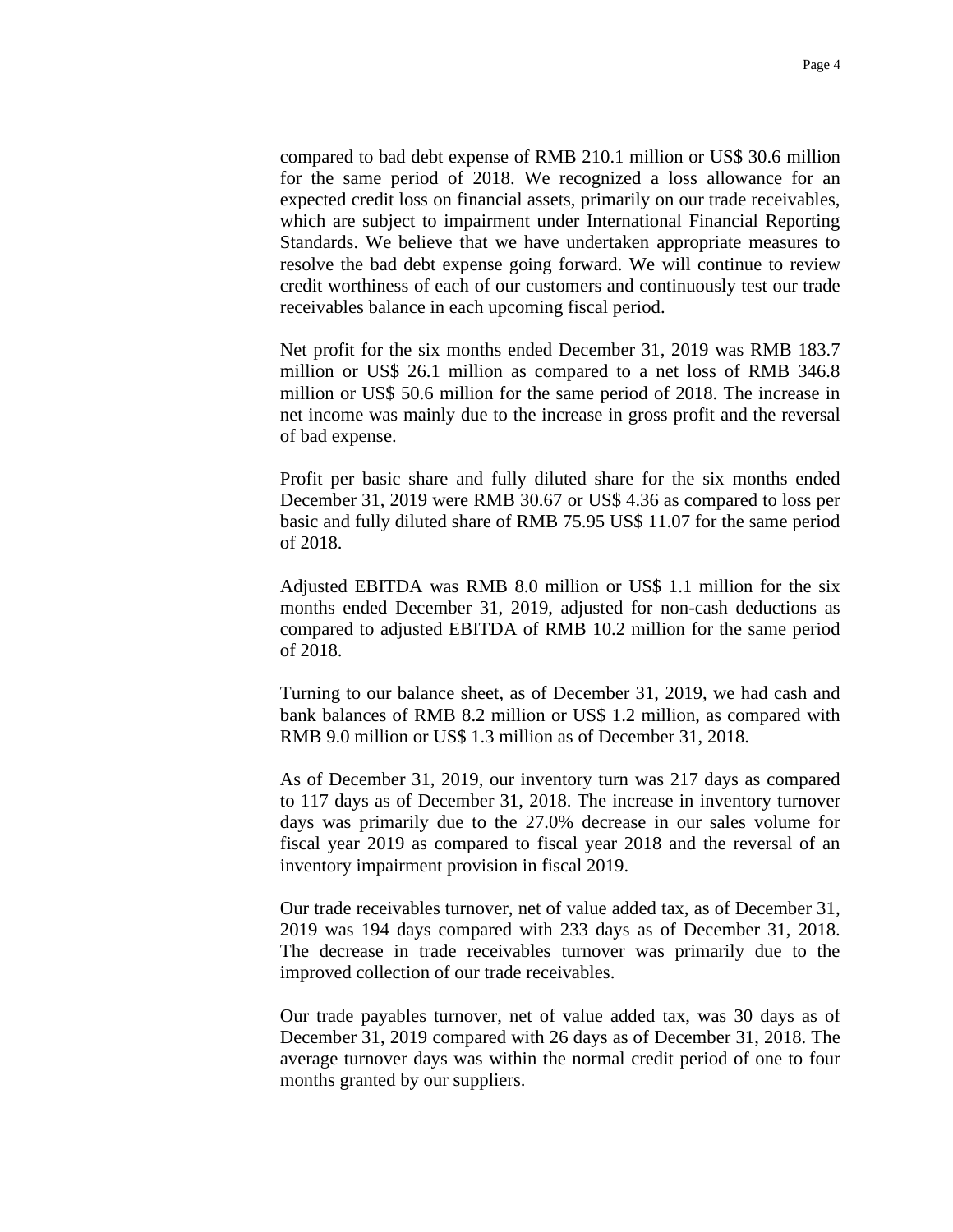In terms of our plant utilization and capex, we utilized plant capacity capable of producing 6.4 million square meters of ceramic tiles for the six months ended December 31, 2019 and 12.4 million square meters of ceramic tiles for fiscal 2019 out of a total annual production capacity of 51.6 million square meters.

Our Hengda facility has an annual production capacity of 22.8 million square meters of ceramic tiles as a result of two old furnaces having been put out of use at the facility. The Company utilized production capacity at our Hengda facility capable of producing 2.9 million square meters of ceramic tiles for the six months ended December 31, 2019.

Our Hengdali facility has an annual production capacity of 28.8 million square meters, which excludes our leasing out 10 million square meters of production capacity to a third party, and we utilized production capacity at our Hengdali facility capable of producing 3.5 million square meters of ceramic tiles for the six months ended December 31, 2019.

We review the level of capital expenditures throughout the year and make adjustments subject to market conditions. Although business conditions are subject to change, we anticipate a modest level of capital expenditures for 2020 other than those associated with minimal upgrades, small repairs and the maintenance of equipment.

Moving on to our business outlook, in an effort to bolster sales, in October 2019 we decreased the pricing of our ceramic tile products by an average of 15%. As a result, our sales volume increased by 26.0% in the second half of 2019 which resulted in a 5.3% increase in sales for the six months ended December 31, 2019 on a year-over-year basis. We viewed this as encouraging as it signaled slightly improving market conditions for the six-month period since a decrease in our product pricing affected the demand for such products. Conversely, in July of 2018 we decreased the pricing of our ceramic tile products by an average of 10% but our sales volume declined which evidenced deteriorating market conditions.

In order to supplement and expand our current market reach, in 2019, we announced plans to enter the ceramic tile market in Southeast Asia to capitalize upon the increased level of the region's new building construction while its climate conditions make it an ideal fit for many of our ceramic tile products. Although this effort was temporarily halted due to the coronavirus pandemic, we have redeployed this strategy with the goal to diversify our business by generating revenue outside of China.

A key element of this diversification strategy is to bolster our R&D efforts in order to expand our market. Last year, we developed a new type of exterior ceramic tile designed to cool temperatures of buildings which,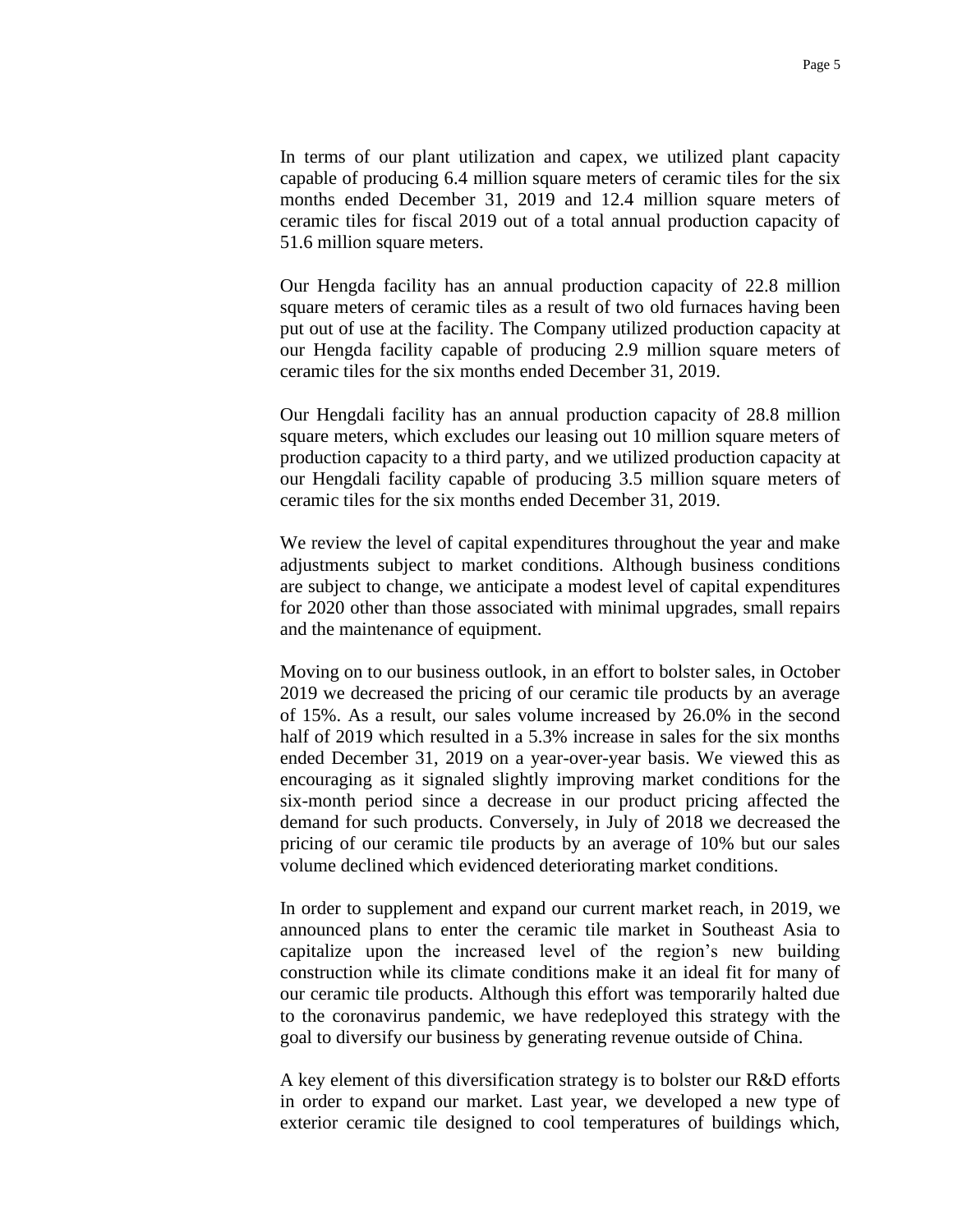once fully tested and certified as planned for this summer, will target the Southeast Asia market.

We are also focused upon diversifying our operational capabilities to fuel our growth. We formed a new subsidiary, Chengdu Future Talented Management and Consulting Co, Limited, which provides computer server consulting that includes on-site training and online problem-solving to maintain computer systems and internet connectivity, engage in troubleshooting and repair as needed, and to provide overall technical support. Although we expect this subsidiary to contribute only a modest amount of revenue in 2020, we believe that this venture represents a substantial growth sector which could lead to additional high technology growth opportunities.

Because of the significant uncertainties surrounding the COVID-19 pandemic, the related financial impact on the year 2020 cannot be reasonably ascertained at this time. The pandemic disrupted supply chains and affected production and sales across a range of industries in China as a result of quarantines, facility closures, travel and logistics restrictions and related public health orders. Although our manufacturing capabilities have resumed normal operations, our production was halted for most of the month of February and our logistics functions are still lagging due to certain regions that remained closed through April. Consequently, we anticipate that our sales orders will be significantly reduced for the first four months of 2020 as compared to the same period in 2019.

As reported, China's economy declined 6.8% in the first quarter of 2020 following many years of high growth. Although factories across China have restarted, many of its international global markets are still in lockdown and business has not yet returned to normal. It remains to be seen what the economic recovery in China will look like for the rest of 2020 and what stimulus programs the central Government might enact.

In terms of the real estate and construction sectors, the deleveraging of China's property developers could continue in 2020 as occurred in 2019 due to limited borrowing and resulting cash flow issues. Also, new home sales declined by an estimated 90% from a year ago during the period of China's lockdown as potential buyers were not able to view properties. However, early sales data indicates that pent-up demand has already resulted in substantial buying activity as consumers are eager to secure properties in China's major cities. In addition, some restrictive measures have been loosened in different cities to support the housing market. As previously noted, China's real estate sector has been resilient over time and has been a key driver of China's economic growth.